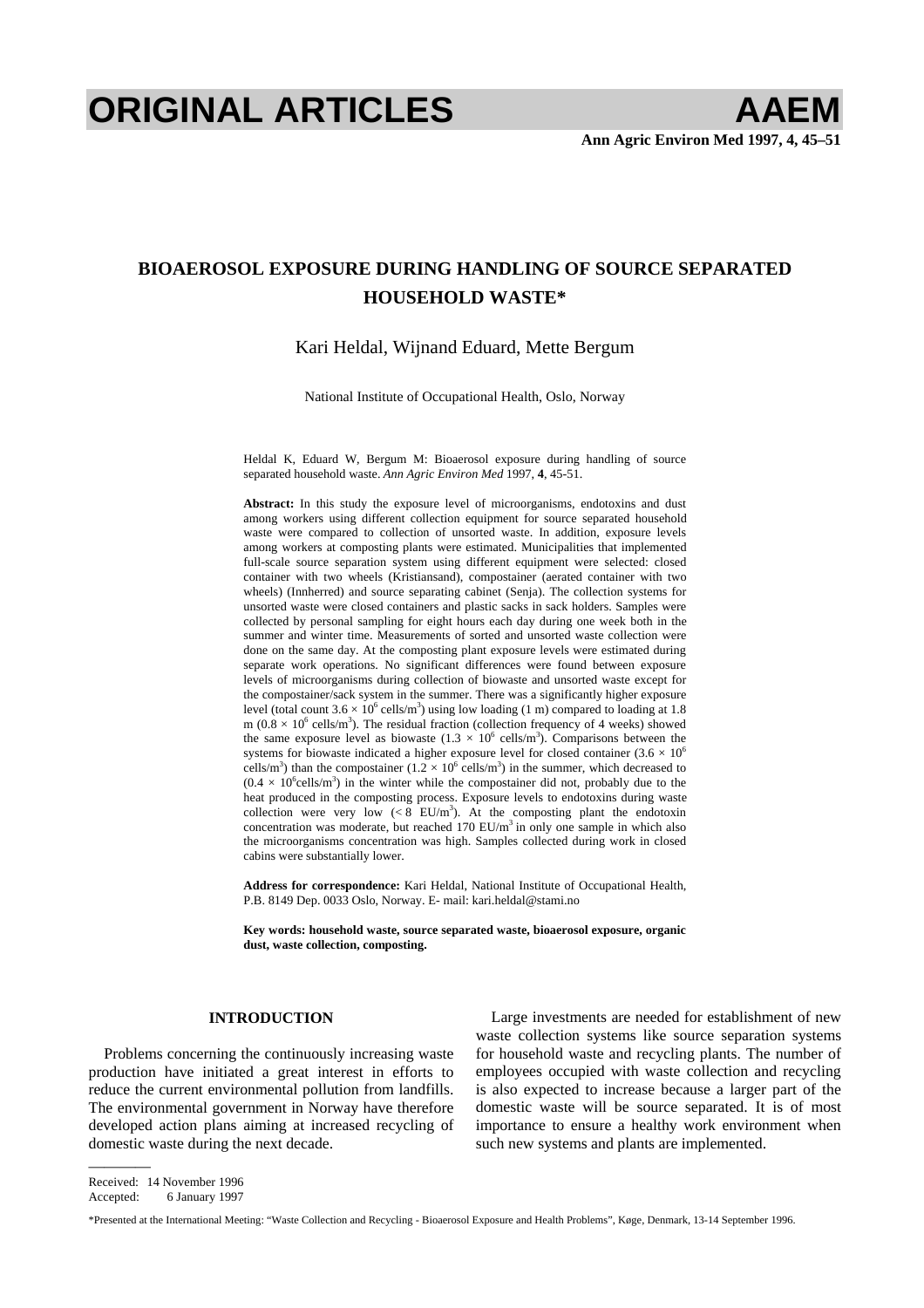<span id="page-1-0"></span>Recent studies have shown that workers at wastehandling plants and composting plants may have more gastrointestinal symptoms, irritation of the skin, eye and throat, respiratory disorders including organic dust toxic syndrome (ODTS; toxic pneumonitis) than in other occupations [12, 13]. The knowledge of the cause of these health problems among waste collectors is limited however. The occurrence of these symptoms is also known to be high in other work environments where the workers are exposed to high levels of bioaerosols, containing mould spores, bacteria, endotoxin, volatile organic and inorganic compounds and gases produced by bacteria [15].

At present, only a few studies have reported bioaerosol exposure levels during collection of household waste [1, 2, 5, 9, 11, 14]. The purpose of the present study was to estimate the exposure levels of microorganisms and endotoxin among workers using different collection systems for source separated household waste. As many factors may be different between the systems, the levels were compared to collection of traditional unsorted waste in the same region at the same time. In addition, exposure levels among workers at composting plants were estimated.

The study is a part of the program «Source separation in Urban Areas and Rural Communities» initiated by the Norwegian Pollution Control Authority (SFT). The aim of this program is to evaluate the feasibility of full-scale source separation of household waste in eight different regions.

### **MATERIAL AND METHODS**

**Waste collection system.** The following different systems for collection of source separated waste from regions participating in the full-scale project for at least one year were selected for the study: (1) closed container (from 120 l to 240 l) on two wheels in Kristiansand, a city at the south coast of Norway; (2) compostainer, an aerated container (120 l) on two wheels at Innherred, an inland community in the middle of Norway with a moderate population density; (3) source sorting cabinet containing four boxes with a volume of ca. 8 l at Senja, an island situated at the northern coast with low population density (Tab. 1).

The compostainer is based on an aerated decomposition of the waste and has ventilation holes at the top and sides. The purpose is to start a composting process. The households are asked to mix the waste with structure material. A grid in the bottom separates the waste from the draining. Microbial growth in the waste may lead to an increased temperature, and evaporation may to some extend dry out the waste.

**Sampling strategy and procedure.** There are many sources of variation that may affect the exposure level of microorganisms when waste is collected. The influence of the composition of the waste, region and weather condition was limited by a comparative design where conventional waste collection and collection of source separated waste were measured on the same days in the same region.

With the assumption of an exposure variability with a geometric standard deviation of 4, a difference between systems of a factor of 4 would be detected with 95% probability when 10 personal samples of each collection system for biowaste are collected. Samples were collected both in the summer and in the winter time in each area to study the seasonal differences. Personal samples were collected during a full working shift.

At the composting plants the exposure levels during separate work operations were estimated.

**Table 1.** Systems for collection of source separated waste and unsorted waste in three different regions of Norway.

|                                                      |                  | Kristiansand, urban       | Innherred, rural, moderate<br>population density | Senja, rural, low population density |
|------------------------------------------------------|------------------|---------------------------|--------------------------------------------------|--------------------------------------|
| Waste collection systems:                            |                  |                           |                                                  |                                      |
| <b>Biowaste</b>                                      |                  | container with 2 wheels   | compostainer                                     | source-sorting cabinet               |
| Residual waste                                       |                  | container with 2 wheels   | container with 2 wheels                          | plastic sack                         |
| Mixed waste                                          |                  | container with 2 wheels   | plastic sack                                     | plastic sack                         |
| Collection frequency:                                |                  |                           |                                                  |                                      |
| <b>Biowaste</b>                                      | summer<br>winter | weekly<br>every fortnight | every fortnight<br>every fortnight               | every fortnight<br>every fortnight   |
| Residual                                             | summer<br>winter | every fortnight           | every fourth week<br>every fourth week           | every fortnight<br>every fortnight   |
| Mixed waste                                          | summer<br>winter | weekly<br>weekly          | weekly<br>weekly                                 | weekly<br>weekly                     |
| Number of households                                 |                  | 28 000                    | 3 5 0 0                                          | 3 500                                |
| Collected biowaste (kg person $^{-1}$ year $^{-1}$ ) |                  | 60                        | 80                                               | 50                                   |
| Produced compost $(10^3 \text{ kg})$                 |                  | 4 5 0 0                   | 875                                              | 355                                  |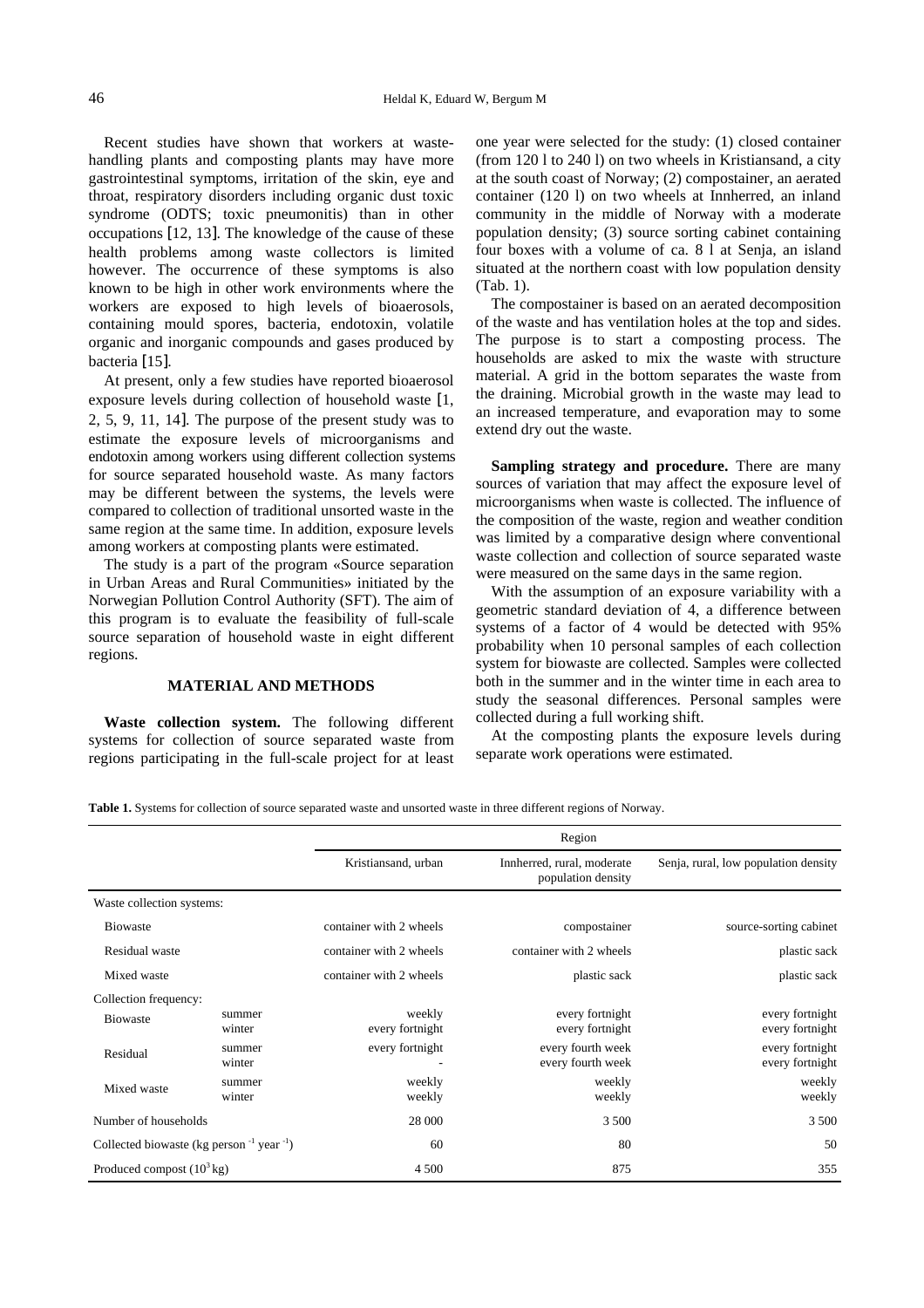**Table 2.** Exposure levels of microorganisms, endotoxin and dust during collection of waste in three different regions, using different waste collection equipment (summer time).

| Region       | Truck/<br>Type of |                              | Collection                                               | Exposure level during working day in summer* |                          |                       |                                 |                       |  |  |  |
|--------------|-------------------|------------------------------|----------------------------------------------------------|----------------------------------------------|--------------------------|-----------------------|---------------------------------|-----------------------|--|--|--|
|              | waste             | loading point                | equipment<br>Total counts<br>$10^6$ cells/m <sup>3</sup> |                                              | Fungal<br>spores<br>$\%$ | Endotoxin<br>$EU/m^3$ | Total dust<br>mg/m <sup>3</sup> | Signi-<br>ficanc<br>e |  |  |  |
| Kristiansand | bio               | low                          | closed container                                         | $3.6(2.9 - 6.2)(4)$                          | 44                       | $7.5(2.1-16.2)(4)$    | $0.9(0.1-1.0)(4)$               | a                     |  |  |  |
|              | bio               | moderate high                | closed container                                         | $0.8(0.1 - 2.2)(15)$                         | 25                       | $1.7(0.0-3.2)(9)$     | $0.1(0.0-0.2)(9)$               | $\rm{a}$              |  |  |  |
|              | unsorted          | low                          | closed container                                         | $2.4(0.8-18.0)(12)$                          | 25                       | $6.0(0.6-13.0(3)$     | $1.5(0.1-1.8)(3)$               |                       |  |  |  |
|              | residual          | low                          | closed container                                         | $0.4(0.2-1.4)(5)$                            | 25                       |                       |                                 |                       |  |  |  |
| Innherred    | bio               | low                          | compostainer                                             | $1.2(0.4-2.2)(6)$                            | 67                       | $3.6(1.2-39.4)(8)$    | $0.4(0.1-1.5)(8)$               | b                     |  |  |  |
|              | unsorted          | low                          | plastic sack                                             | $0.3(0.1-11.6)(16)$                          | $\mathbf{0}$             | $3.2(0.8-6.7)(11)$    | $0.2(0.2-1.3)(11)$              | b                     |  |  |  |
|              | residual          | low                          | closed container                                         | $1.3(0.3-2.0)(5)$                            | 39                       | 19.0(1)               | 1.3(1)                          |                       |  |  |  |
| Senja        | bio-residual      | two chamb./<br>moderate high | source sorting<br>cabinet                                | $1.0(0.4-1.8)(4)$                            | 70                       | $1.8(0.4-7.6)(5)$     | $0.2(0.1-0.3)(5)$               |                       |  |  |  |
|              | unsorted          | low                          | plastic sack                                             | $0.4(0.1-1.1)(5)$                            | $\overline{0}$           | $1.4(0.3-6.6)(5)$     | $0.2(0.1-0.2)(5)$               |                       |  |  |  |

\* The results are given as median (range) (number of measurements). Wilcoxon, Mann-Whitney test a:  $p < 0.01$ , b:  $p < 0.05$ .

**Exposure measurements.** Each worker carried two field monitors for collection of bioaerosols situated at each side of the workers chest. One monitor was used for determination of the concentration of «total dust» and endotoxins, the other monitor was used for determination of microorganisms. Both samples were collected on polycarbonate filter (25 mm, 0.4 µm) using a closed face Nuclepore field monitor made of graphite filled propylene (Nuclepore, Pleasanton, California) and operated at an airflow of 1.5 l/min.

**Microorganisms.** Microorganisms were quantified by a modification of the CAMNEA-method [7] which includes determination of airborne microorganisms by epifluorescence microscopy (total counts). The numbers of microorganisms observed in not countable aggregates were estimated using a linear regression method [7]. The microorganisms were classified as cocci or rod shaped bacteria and fungal spores.

**Dust and endotoxins.** Collected mass of total dust was determined by gravimetry in an air-conditioned room. Endotoxin analysis was assayed in duplicate samples using a quantitative kinetic method, *Limulus* Amoebocyte Lysate test (Kinetic-QCL kit, Bio Whittaker). A standard curve obtained from *Escherichia coli* reference endotoxin was used to determine concentration of endotoxin units in the air  $(EU/m^3)$ . If desired, the concentration can be converted to nanograms/ $m^3$  using 1 ng = 15 EU.

**Data analysis.** Non-parametric statistics (Mann-Whitney test) were used as measurement data were not normally distributed. The median and range of the measurements are given in the text and tables.

#### **RESULTS**

**Exposure during collection of waste.** The exposure level of total microorganisms and the proportion of fungal spores, endotoxins and total dust during collection of waste are presented in Table 2 (summer measurements) and [Table 3](#page-3-0) (winter measurements). As samples from each fraction in the three different systems were collected on the same day, comparisons can be made between the systems within the same regions. The results indicate that there is no significant difference between the exposure level during collection of biowaste and unsorted waste, except for collection of biowaste using the compostainer and collection of unsorted waste using the traditional plastic sack system in the summer at Innherred. No significant differences between exposure levels during collection of biowaste and unsorted waste within the systems were seen in the winter measurements.

There was a significantly  $(p < 0.01)$  higher exposure level using trucks with loading point at approximately 1 meter (total counts  $3.6 \times 10^6$  cells/m<sup>3</sup>), compared to a higher loading point at approximately 2 meter  $(0.8 \times 10^6$ cells/m3 ). The residual fraction collected in closed container in the system of Innherred, collected with a frequency of four weeks [\(Tab. 1\),](#page-1-0) showed a slightly higher exposure level than biowaste  $(1.2 \times 10^6 \text{ cells/m}^3)$ , but the difference was not significant.

The results show a significant decrease in the exposure levels from summer to wintertime using the closed container  $(p < 0.05)$ . A very low temperature of  $-10^{\circ}$ C was recorded in Kristiansand in the wintertime, and the exposure level decreased from  $0.8-3.6 \times 10^6$  cells/m<sup>3</sup> to  $0.4 \times 10^6$ cells/ $m<sup>3</sup>$  for all fractions. The same seasonal variation were not found using the compostainer at Innherred and source sorting cabinet at Senja. The proportion of fungal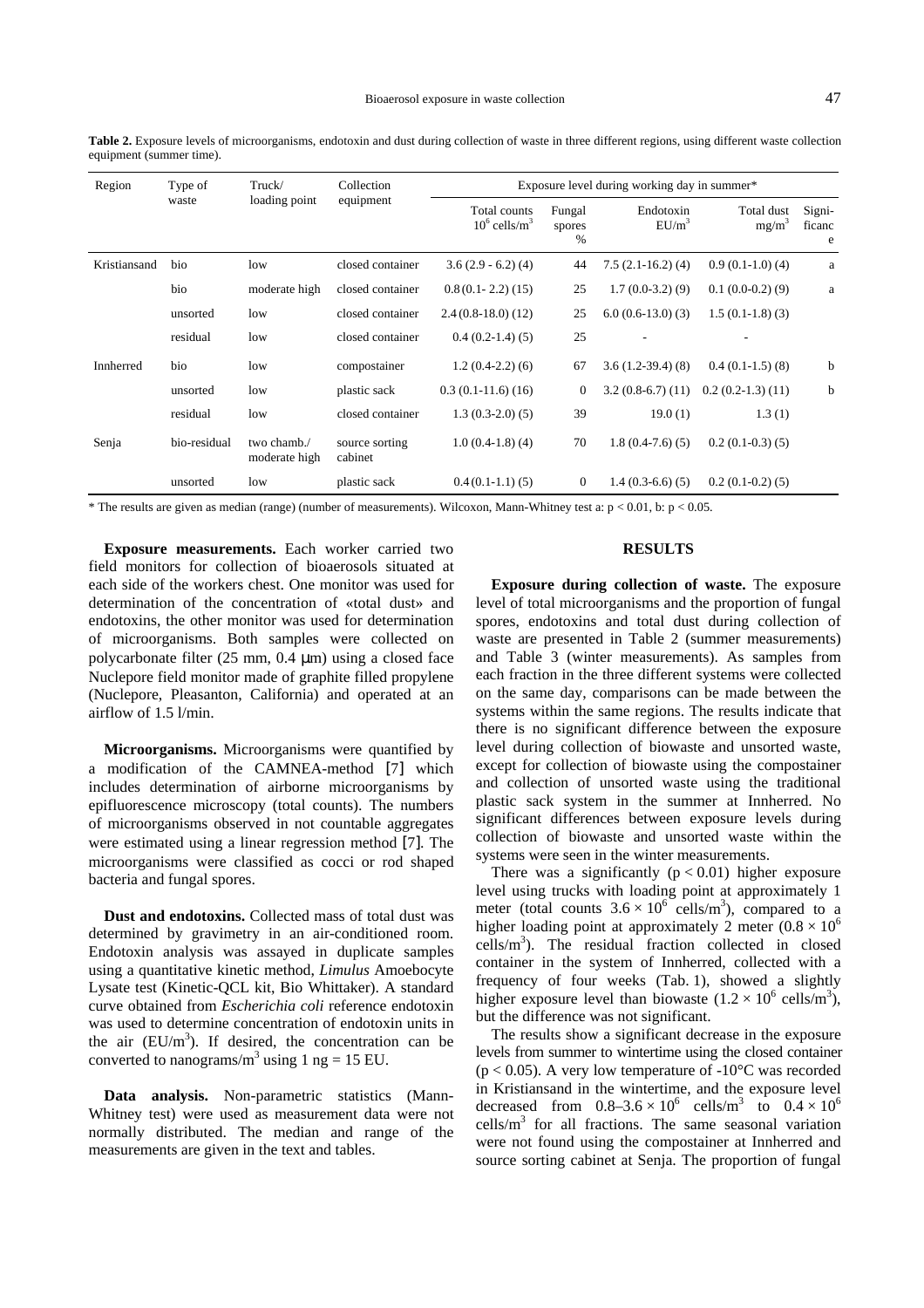<span id="page-3-0"></span>**Table 3.** Exposure levels of microorganisms, endotoxin and dust during collection of waste in three different regions, using different waste collection equipment (winter time).

| Region       | Type of      | Truck/                       | Collection                | Exposure level during working day in winter* |                    |                       |                        |                   |  |  |  |  |
|--------------|--------------|------------------------------|---------------------------|----------------------------------------------|--------------------|-----------------------|------------------------|-------------------|--|--|--|--|
|              | waste        | loading point                | equipment                 | Total counts<br>$10^6$ cells/m <sup>3</sup>  | Fungal<br>spores % | Endotoxin<br>$EU/m^3$ | Total dust<br>$mg/m^3$ | Signi-<br>ficance |  |  |  |  |
| Kristiansand | bio          | low                          | closed container          | $0.4(0.2-1.3)(7)$                            | 25                 | $0.2(0.2-0.2)(2)$     | $0.2(0.2-0.3)(2)$      | a                 |  |  |  |  |
|              | bio          | moderate high                | closed container          | $0.4(0.2-0.6)(10)$                           | 50                 | 0.0(2)                | $0.1(0.1-0.2)(2)$      | a                 |  |  |  |  |
|              | unsorted     | low                          | closed container          | $0.4(0.1-0.8)(3)$                            | $\theta$           | $4.4(0.8-8.0)(2)$     | $0.5(0.2-0.5)(2)$      |                   |  |  |  |  |
| Innherred    | bio          | low                          | compostainer              | $2.0(0.3-5.7)(6)$                            | 43                 | $4.0(2.4-5.6)(2)$     | $0.1(0.1-0.4)(2)$      |                   |  |  |  |  |
|              | unsorted     | low                          | plastic sack              | $0.5(0.2-1.1)(8)$                            | $\theta$           | $2.9(2.8-2.9)(2)$     | $0.3(0.1-0.3)(2)$      |                   |  |  |  |  |
|              | residual     | low                          | closed container          | $1.0(0.8-2.4)(4)$                            | $\theta$           | $2.0(1.1-6.0)(4)$     | $0.2(0.1-0.5)(4)$      |                   |  |  |  |  |
| Senja        | bio-residual | two chamb./<br>moderate high | source sorting<br>cabinet | $0.8(0.1-2.5)(4)$                            | 50                 | $0.5(0.2-1.1)(3)$     | $0.2(0.2-0.3)(3)$      |                   |  |  |  |  |
|              | unsorted     | low                          | plastic sack              | $0.4(0.2-0.4)(5)$                            | $\overline{0}$     | $0.3(0.1-0.5)(3)$     | $0.1(0.1-0.2)(3)$      |                   |  |  |  |  |

**\*** The results are given as median (range) (number of measurements). Wilcoxon, Mann-Whitney test a: p = 0.01.

spores in the samples was higher in the summer time and ranged from 0 to 70% of the total microorganisms.

Collection of biowaste using closed container indicated a higher exposure than the compostainer. We must take into consideration a warm and sunny period (20°C) during the storage time of the waste, that may have caused an increased microbiological growth in the container. The highest proportion of fungal spores were found in the biowaste fraction using the compostainer (67%) and source sorting cabinet (70%).

The endotoxin levels during collection of sorted and unsorted waste were low. Median levels were from 1 to 19 EU/m<sup>3</sup> during the summertime and from 0 to 4 EU/m<sup>3</sup> during wintertime. Individual measurements were not higher than 40  $EU/m<sup>3</sup>$ . There were significantly higher exposure levels to endotoxin during the summertime  $(p < 0.01)$ .

The total dust concentration was also low, with median levels from 0.1 to 1.5 mg/m<sup>3</sup> during the summer and 0.1 to

0.5 mg/m<sup>3</sup> in the wintertime. The highest individual measurement was  $1.8 \text{ mg/m}^3$ . There was no significant difference between summer and winter measurements.

**Exposure at composting plants.** Workers at the composting plants using no protection against the exposure during work operations were exposed to high levels of microorganisms ( $> 10 \times 10^6$  cells/m<sup>3</sup>) (Table 4 and [Table 5\).](#page-4-0) Exposure during turning of piles using trucks with closed cabin was below  $5 \times 10^6$  cells/m<sup>3</sup> and during compacting waste at the landfill was even lower  $(< 0.1 \times 10^6 \text{ cells/m}^3)$ . The proportion of fungal spores was high at composting plants for biowaste collected with compostainer (ca. 10%) and source sorting cabinet (ca. 40%).

The endotoxin levels were higher than during collection of waste with median levels from 0 to 67  $EU/m^3$ , and one individual measurement reached  $174$  EU/m<sup>3</sup>. A proportion of rod shaped bacteria were found in the samples with high level of endotoxins, and also actinomycetes (Table 4

|  |  |  |  |  |  | Table 4. Exposure levels of microorganisms, endotoxin and dust during different work operations at composting plants (summer time). |  |
|--|--|--|--|--|--|-------------------------------------------------------------------------------------------------------------------------------------|--|
|  |  |  |  |  |  |                                                                                                                                     |  |

| Composting plant       | Work operation                | Closed cabin/<br>ventilation | Exposure level during work operations in summer* |                       |                        |                |  |  |  |
|------------------------|-------------------------------|------------------------------|--------------------------------------------------|-----------------------|------------------------|----------------|--|--|--|
|                        |                               |                              | Total counts<br>$10^6$ cells/m <sup>3</sup>      | Endotoxin<br>$EU/m^3$ | Total dust<br>$mg/m^3$ | $\mathbf n$    |  |  |  |
| Kristiansand/Holskogen | turning piles                 | yes                          | $1.2(0.6-5.3)$                                   | $2.8(0.0-10.7)$       | $0.1(0.1-0.3)$         | 9              |  |  |  |
|                        | control measurements of piles |                              | $13.2(5.7-20.7)$                                 | $12.1(8.4-15.7)$      | $0.5(0.3-0.7)$         | 2              |  |  |  |
|                        | sieving                       | yes                          | 0.4                                              | 2.0                   | 0.1                    | $\overline{1}$ |  |  |  |
|                        | clearing between piles        | no                           | $23.4^{A}$                                       | 174.0                 | 1.1                    | $\overline{1}$ |  |  |  |
|                        | compaction of waste           | yes                          | < 0.1                                            | 0.0                   | $0.2(0.2-0.3)$         | 2              |  |  |  |
| Innherred/Mule         | turning piles                 | yes                          | $0.7(0.5-2.6)$                                   | $6.4(4.6-38.5)$       | $0.3(0.2-0.4)$         | 6              |  |  |  |
| Senja                  | turning piles                 | no                           | $10.6 (5.0 - 13.3)^{A}$                          | 68.6 (18.2-109.2)     | $0.2(0.1-0.4)$         | 5              |  |  |  |
|                        | control measurements of piles | no                           | $0.6(0.4-2.6)$                                   | $6.9(4.5-17.1)$       | $0.1(0.1-1.1)$         | 5              |  |  |  |

\* The results are given as median and range. <sup>A</sup> Registration of rod shaped bacteria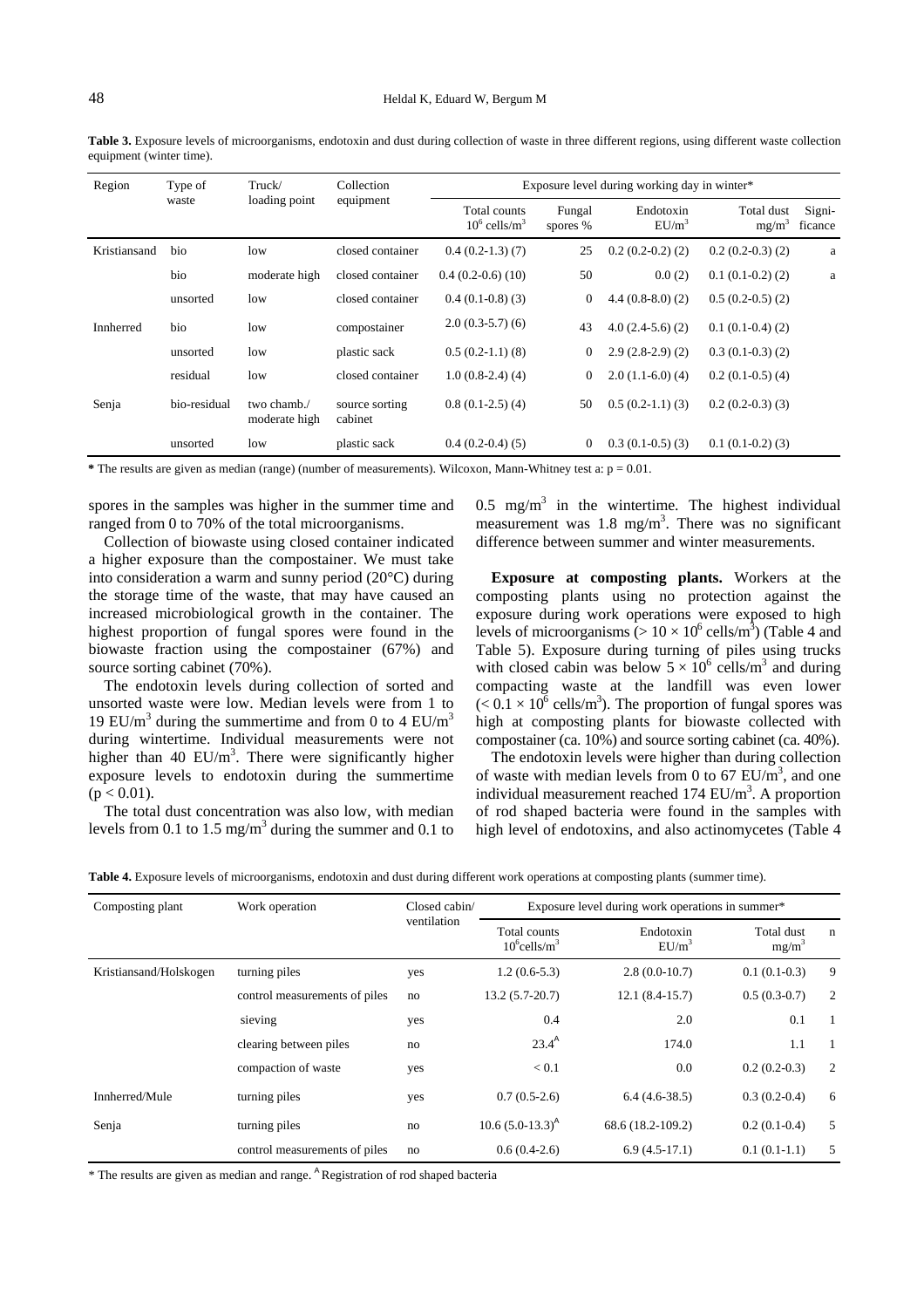<span id="page-4-0"></span>**Table 5.** Exposure levels of microorganisms, endotoxin and dust during different work operations at composting plants (winter time).

| Composting plant       | Work operation                                   | Closed cabin/ | Exposure level during work operations in winter* |                       |                        |                |  |  |
|------------------------|--------------------------------------------------|---------------|--------------------------------------------------|-----------------------|------------------------|----------------|--|--|
|                        |                                                  | ventilation   | Total counts<br>$10^6$ cells/m <sup>3</sup>      | Endotoxin<br>$EU/m^3$ | Total dust<br>$mg/m^3$ | n              |  |  |
| Kristiansand/Holskogen | turning piles                                    | yes           | $0.7(0.4-1.0)$                                   | $1.4(0.4-1.7)$        | $0.1(0.0-0.1)$         | $\overline{4}$ |  |  |
|                        | control measurements of piles                    | no            | $1.1(0.8-1.4)$                                   | $2.4(1.6-3.2)$        | $0.1(0.1-0.1)$         | 2              |  |  |
| Innherred/Mule         | turning piles                                    | yes           | $0.7(0.1-1.3)$                                   | $3.0(0.6-11.4)$       | $0.2(0.1-0.3)$         | 6              |  |  |
| Senja                  | turning piles / control<br>measurements of piles | no            | 1.4 $(0-5.6)^{A}$                                | $2.2(1.0-4.6)$        | $0.1(0.1-0.2)$         | 8              |  |  |

**\*** The results are given as median and range. <sup>A</sup> Registration of rod shaped bacteria

and Table 5). The endotoxin levels decreased significantly during wintertime ( $p < 0.001$ ).

The concentrations of dust at the composting plants were low. The personal measurements ranged from 0.0 to  $1.1 \text{ mg/m}^3$ , and there was a significant decrease between summer and winter measurements ( $p < 0.01$ ).

### **DISCUSSION**

The level and composition of the aerosols generated during handling of waste depends on several factors including the type and composition of the waste, the type of microorganisms in the waste, the weather condition, number of households in the district, type of collection equipments, trucks and the collection procedure. Comparisons between systems are therefore difficult.

In this comparative study where exposure measurements during collection of biowaste and unsorted waste are performed at the same days, we can do comparisons within the regions, assuming that the composition of the waste, the storage time and number of households are approximately the same.

**General exposure level.** The results show that the exposure level of microorganisms during collection of waste is relatively high during the summer. 50% of the measurements were higher than  $1 \times 10^6$  cells/m<sup>3</sup>. Studies of other populations indicate that health effects may occur at this level [6]. The levels decreased by a factor of two during the winter.

The endotoxin level during collection of waste was low and no individual measurement exceeded the level where health effects can be expected  $(120 \text{ EU/m}^3 \text{ to } 150 \text{ EU/m}^3)$ . The exposure to dust was also low.

The concentrations of microorganisms, endotoxin and dust during collection of waste are similar to levels reported earlier [1, 2, 11], but somewhat higher than results reported during collection of unsorted waste in the summer time  $(0.5 \times 10^6 \text{ cells/m}^3)$  [10]. The exposure levels of fungal spores were somewhat higher in the Danish reports using viable methods.

**Type of waste.** The exposure level during collection of biowaste was higher compared to collection of unsorted waste. The differences were not significant except for collection of biowaste using the compostainer compared to collection of unsorted waste using the traditional plastic sack system in the summer at Innherred.

The collection of the residual fraction collected with container at Innherred every fourth week, showed similar exposure levels as collection of biowaste  $(1.2 \times 10^6$  $\text{cells/m}^3$ ), probably due to contamination and storage for a long time.

**Type of truck.** The data obtained indicated that low loading was associated with high exposure compared to high loading during the summer. This was also found in a Danish study which reported a reduction of the exposure from 3 to 14 times using trucks with high loading, curtain and exhaust system [2, 16]. This difference was not seen in the exposure levels at our study during the winter.

**Temperature and season.** The influence of the temperature on the microbial growth in the waste and consequently also on the exposure level may be expected to be substantial [11]. This may explain the decrease in the exposure level from summer to winter in Kristiansand. On warm sunny days in the summer with temperatures > 20 $\degree$ C, 52% of the measurements were above  $10^6$  cells/m<sup>3</sup> while during cold winterdays (-10°C) only 6% of the measurements were above  $10^6$  cells/m<sup>3</sup>. The humidity and fall of rain or snow were approximately the same, so the differences may be related to the temperature and possible variations in the composition of the waste.

Corresponding seasonal variations in the exposure level were not registered using the compostainer and the source sorting cabinet. The lower outdoor temperature from +12 $^{\circ}$ C in the summer to -5 $^{\circ}$ C in the winter may not have influenced the microbial growth in the waste, probably due to the heat produced in the waste by the composting process. A study of the influence of temperature on compostable household waste, kept in open air at an ambient temperature varying from 0°C to 20°C reported that the temperature in the waste in paper sacks reached 45–50°C after ten days, while waste kept in plastic sacks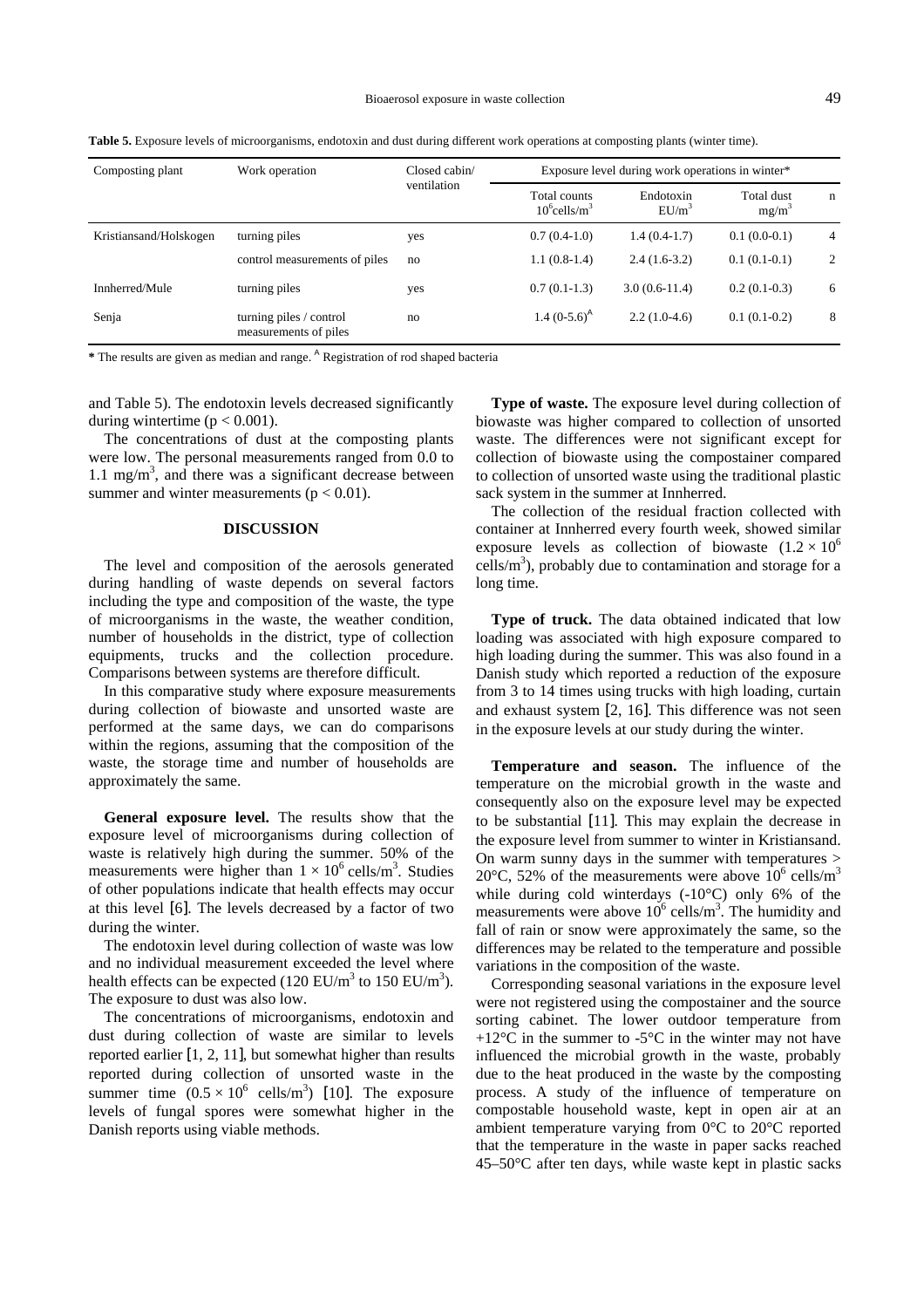had a temperature close to the ambient [8]. The decrease in the temperature from  $+10^{\circ}$ C to  $-5^{\circ}$ C at Senja did not cause any reduction in the exposure level. This may be due to removal of the plastic curtain along the roof above the scoop of the collection truck in winter. This may have increased the exposure levels. Controlled experiments carried out in the laboratory showed that the existence of a curtain and exhaust equipment may reduce waste collectors' bioaerosol exposure [2].

**Comparison of systems.** It is difficult to compare the source sorting systems because of the many factors that may influence the exposure level between the different regions. However, adjusting for the different number of households, the temperature during sampling (ca. 12°C) and type of truck used (loading point at 1 meter), there was a higher exposure level during collection of biowaste in closed bin  $(3.6 \times 10^6 \text{ cells/m}^3)$  compared to the compostainer  $(1.2 \times 10^6 \text{ cells/m}^3)$ . We must however take into consideration a warm period in Kristiansand during the storage time of the waste (ca.  $22^{\circ}$ C), while it was relatively cold at Innherred (ca. 12°C). At Senja it was raining heavily during both the storage time and the week of the sampling. They used in addition a two chambered collection truck with curtain for simultaneous collection of biowaste and residual waste, and the comparisons with the other systems are therefore difficult.

Also other studies have found that the exposure level to microorganisms appears to be related to the type of equipment used. The level of viable mould spores and endotoxin was higher when waste was collected in closed bins using a compactor truck compared to sacks collected by platform truck [11, 12].

A higher but not significant exposure to mould spores was found using the compostainer and source sorting cabinet compared to closed container. In the compostainer, which is based on an aerated decomposition of the waste, an increased temperature will lead to evaporation of water from the content. In the source sorting cabinet there is also to some extent access to air. The lower humidity will favour the growth of moulds. Loss of moisture may also increase the dustiness of the biowaste and therefore its potential to emit bioaerosols during handling operations [3]. This is not in accordance with results from this study which indicates that the exposure levels to microorganisms using compostainer and source sorting cabinet are lower compared to the container with more moisture content.

**Composting plants.** At the composting plant more than 60% of the measurements were higher than  $10^6$  cells/m<sup>3</sup> during the summer but exposure levels decreased with a factor of ten during the winter. The endotoxin levels were higher than during collection of waste, but still not near the level where health effects may occur [4], except for two measurements. During this work operation, the workers did not use any personal respiratory protection.

#### **CONCLUSIONS**

In this study we have estimated the personal exposure to airborne microorganisms and endotoxins during collection of source sorted and unsorted waste using different types of collection equipment. Exposure to microorganisms during collection of biowaste did not differ significantly from collection of unsorted waste except for the compostainer compared to the sack system during the summer time. A seasonal difference in the exposure level was registered using the closed container. Exposure levels to microorganisms during collection of all waste fractions during the summer are fairly high compared to levels associated with health effects, while personal exposure to dust and endotoxins were low. Exposure levels during the winter time were lower by a factor of two compared to levels in the summer. Waste collectors were significantly lower exposed when they used a truck with a loading at 2 meter, a curtain and exhaust ventilation, compared to a truck loaded at a level of 1 meter in the summer.

Workers at composting plants without personal protection can be exposed to high levels of microorganisms and moderate levels of endotoxin. Some individual samples reached the proposed «no effect level» of 120-  $150$  EU/m<sup>3</sup> for endotoxins.

#### **REFERENCES**

1. Breum NO, Ebbehøj N, Hansen AAM, Ivens U, van Lelieveld D, Nielsen BH, Nielsen EM, Poulsen OM, Schibye B, Stenbaek EI, Wilkins KC, Juul-Kristensen B: Interventionundersøgelse System 2000. Eksponeringer og helbredseffekter ved skift fra indsamling of usortert affald til 4-strømsindsamling of kildesorteret husholdningsaffald. National Insitute of Occupational Health, Copenhagen (Internal report) 1994.

2. Breum NO, Nielsen BH, Nielsen EM, Poulsen OM: Eksponering for luftforurening ved indsamling af husholdningsaffald ved anvendelse af komprimatorvogne med og uden udsug. Report Nr. 2, National Insitute of Occupational Health, Copenhagen 1995.

3. Breum NO, Nielsen BH, Nielsen EM, Midtgaard U, Poulsen OM: Dustiness of compostable waste: A methodological approach to quantify the potential of waste to generate airborne microorganisms and endotoxin. *Waste Management & Research* (in press).

4. Castellan RM, Olenchock SA, Kinsley KB, Hankinson JL: Inhaled endotoxin and decreased spirometric values. *N Engl J Med* 1987, **317**, 605-610.

5. Ducel G, Pitteloud JJ, Rufèner-Press C, Bahy M, Rey P: Importance de l'exposition bactérienne chez les employés de la voirie chargés de la levée des ordures. *Médecine Sociale et Préventive* 1976, **21**, 207-222.

6. Eduard W, Sandven P, Levi F: Exposure and serum IgG antibodies to mould spores in wood trimmers: Exposure-response relationship with respiratory symptoms. *Appl Occup Environ Hyg* 1994, **9**, 44-48.

7. Heldal K, Skogstad A, Eduard W: Improvements in the quantification of airborne microorganisms in the farm environment by epifluorescence microscopy. *Ann Occup Hyg* 1996, **40**, 437-447.

8. Mortensen B, Domela H: Bates Combi System - a new Danish waste collection system. *Proc Biowaste'95, 2nd Int. Conf. and Exhibition Forum on Biological Waste Treatment*, 21-24 May 1995, Aalborg (in press).

9. Nielsen BH, Würtz H, Holst E: Endotoxin and microorganisms in percolate derived from compostable domestic garbage. *Am J Ind Med* 1994, **25**, 121-122.